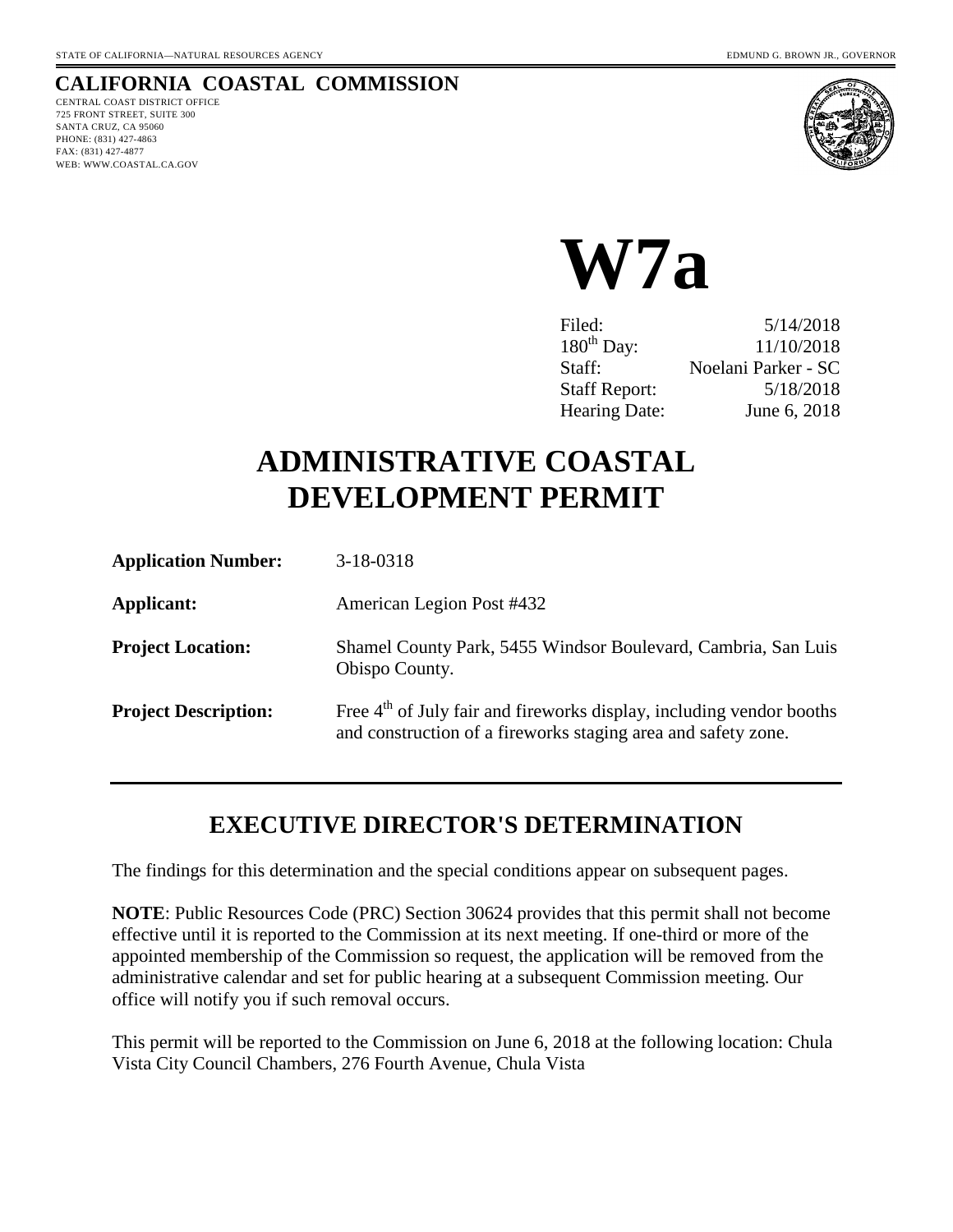#### **IMPORTANT**: Before you may proceed with development, the following must occur:

You must sign (see **page 11** below) the enclosed duplicate copy acknowledging the permit's receipt and accepting its contents, including all conditions, and return it to our office pursuant to Title 14 Cal. Admin. Code Sections 13150(b) and 13158. Following the Commission's meeting, and once we have received the signed acknowledgement and evidence of compliance with all special conditions, we will send you a Notice of Administrative Permit Effectiveness.

#### **BEFORE YOU CAN PROCEED WITH DEVELOPMENT, YOU MUST HAVE RECEIVED BOTH YOUR ADMINISTRATIVE PERMIT AND THE NOTICE OF PERMIT EFFECTIVENESS FROM THIS OFFICE.**

 **JOHN AINSWORTH** Acting Executive Director

 By: **SUSAN CRAIG** Central Coast District Manager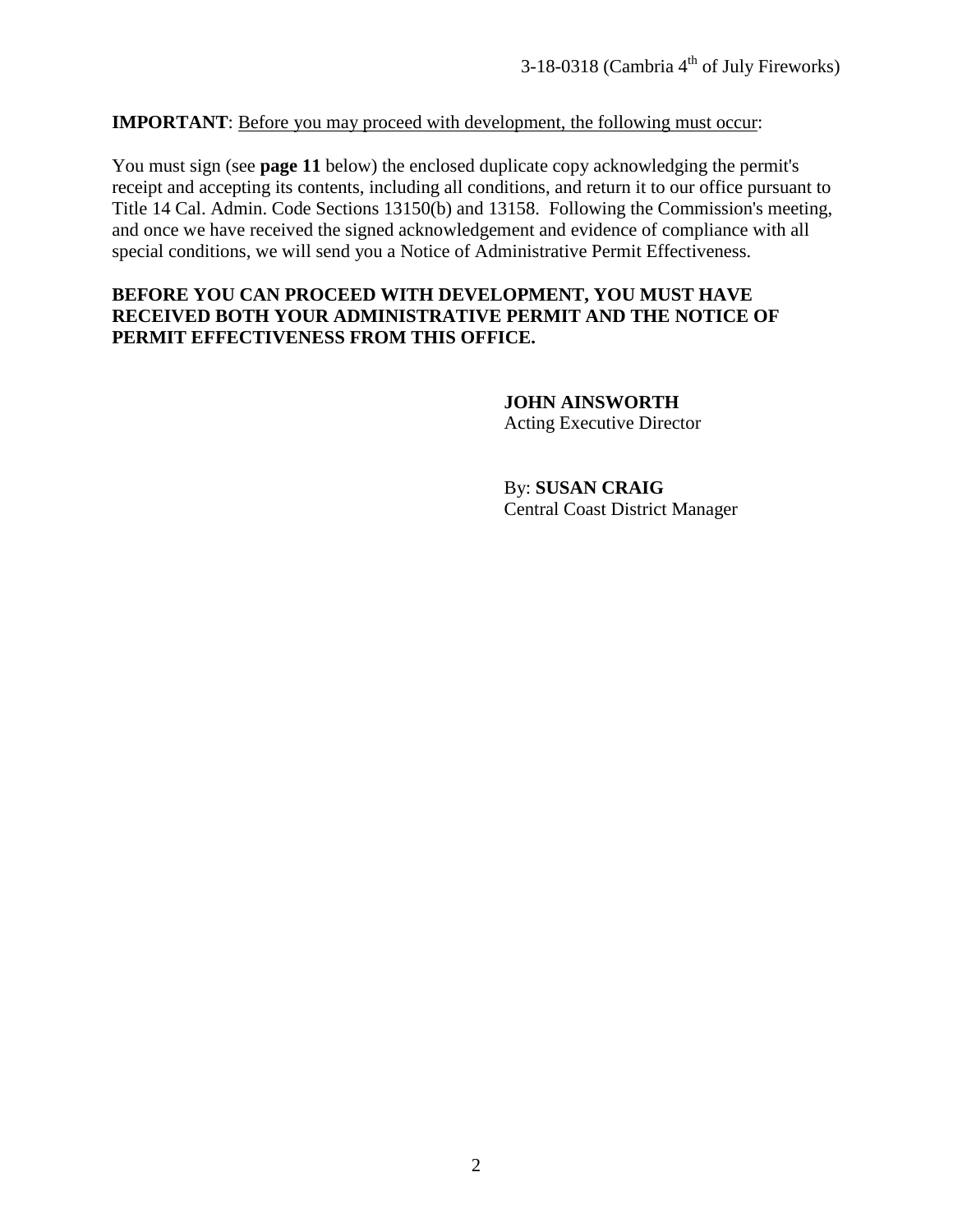## **TABLE OF CONTENTS**

|  | IV. FINDINGS FOR EXECUTIVE DIRECTOR'S DETERMINATION6 |  |
|--|------------------------------------------------------|--|
|  |                                                      |  |
|  |                                                      |  |
|  |                                                      |  |
|  |                                                      |  |
|  |                                                      |  |
|  | V. ACKNOWLEDGMENT OF PERMIT RECEIPT/ACCEPTANCE11     |  |

## **APPENDICES**

Appendix A – Substantive File Documents Appendix B – Staff Contact with Agencies and Groups

## **[EXHIBITS](https://documents.coastal.ca.gov/reports/2018/6/w7a/w7a-6-2018-report.pdf)**

Exhibit 1: Event Location Map Exhibit 2: Aerial Photo of Event Site Exhibit 3: Fire Safety Zone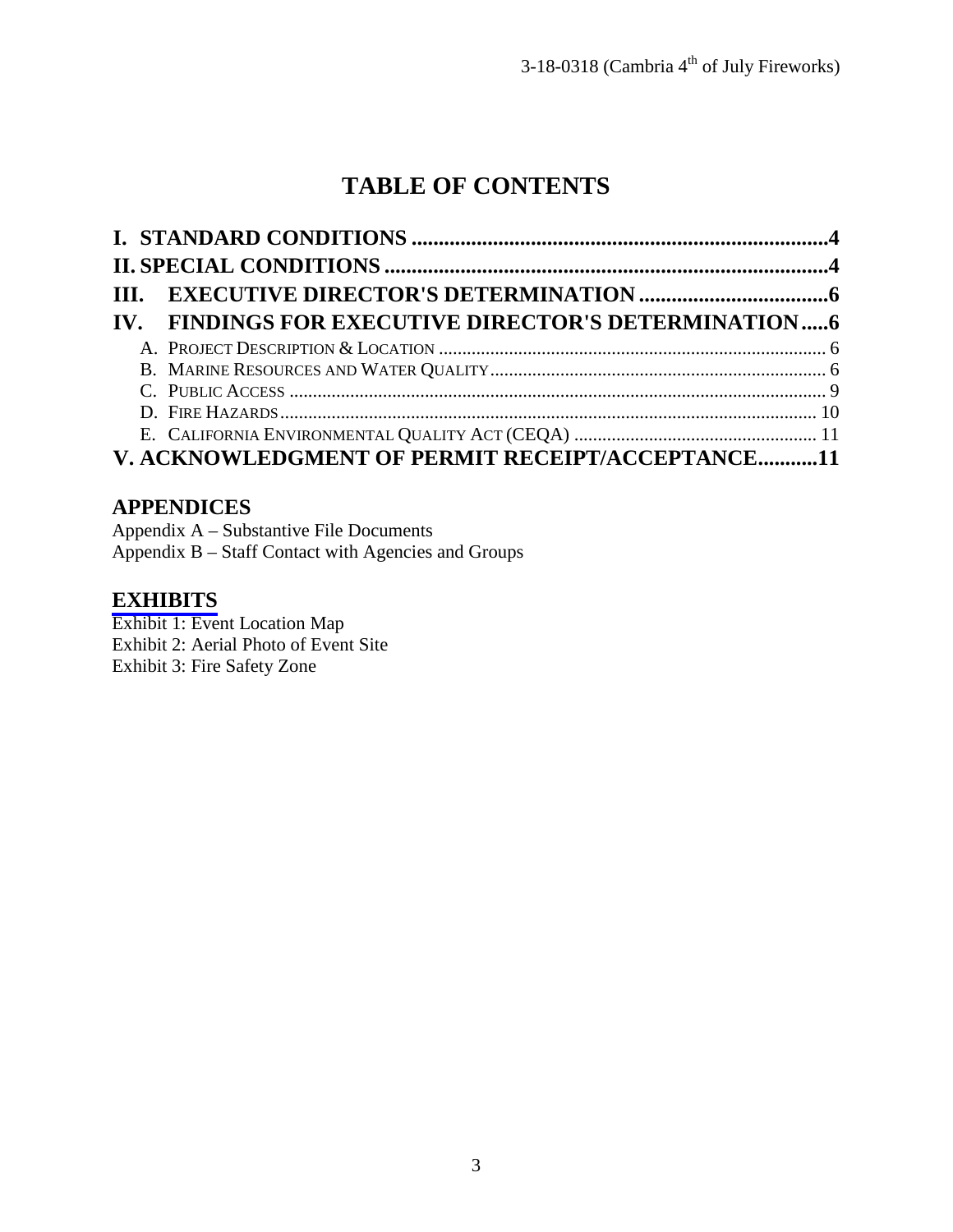## <span id="page-3-0"></span>**I. STANDARD CONDITIONS**

This permit is granted subject to the following standard conditions:

- 1. **Notice of Receipt and Acknowledgment.** The permit is not valid and development shall not commence until a copy of the permit, signed by the Permittee or authorized agent, acknowledging receipt of the permit and acceptance of the terms and conditions, is returned to the Commission office.
- 2. **Expiration.** If development has not commenced, the permit will expire two years from the date the Commission voted on the application. Development shall be pursued in a diligent manner and completed in a reasonable period of time. Application for extension of the permit must be made prior to the expiration date.
- 3. **Interpretation.** Any questions of intent or interpretation of any term or condition will be resolved by the Executive Director or the Commission.
- 4. **Assignment.** The permit may be assigned to any qualified person, provided assignee files with the Commission an affidavit accepting all terms and conditions of the permit.
- 5. **Terms and Conditions Run with the Land.** These terms and conditions shall be perpetual, and it is the intention of the Commission and the Permittee to bind all future owners and possessors of the subject property to the terms and conditions.

## <span id="page-3-1"></span>**II. SPECIAL CONDITIONS**

This permit is granted subject to the following special conditions:

**1. Other Agency Approvals.** PRIOR TO THE COMMENCEMENT OF THE FIREWORKS EVENT, the Permittee shall submit to the Executive Director for review and approval evidence of all permits, permissions or approvals granted for the fireworks display from: (1) United States Coast Guard; (2) State Fire Marshall; and (3) Cambria Fire Department, as applicable. The Permittee shall inform the Executive Director of any changes to the project required by any of the above-listed agencies. Such changes shall not be incorporated into the project until the Permittee obtains a Commission amendment to this coastal development permit, unless the Executive Director determines that no amendment is legally necessary.<sup>[1](#page-3-2)</sup>

#### **2. Fireworks Limitations.**

a. **Aerial Salute Limitations.** The total number of aerial "salute" shells or devices shall not exceed 6% of the total number of aerial shells and/or special effect pyrotechnic devices combined. Aerial "salute" shells/devices shall not be launched or detonated during the first five minutes of the fireworks display.

<span id="page-3-2"></span> $\overline{a}$ <sup>1</sup> Staff has received copies of permits for the fireworks event from the Monterey Bay National Marine Sanctuary and the San Luis Obispo County Parks Department.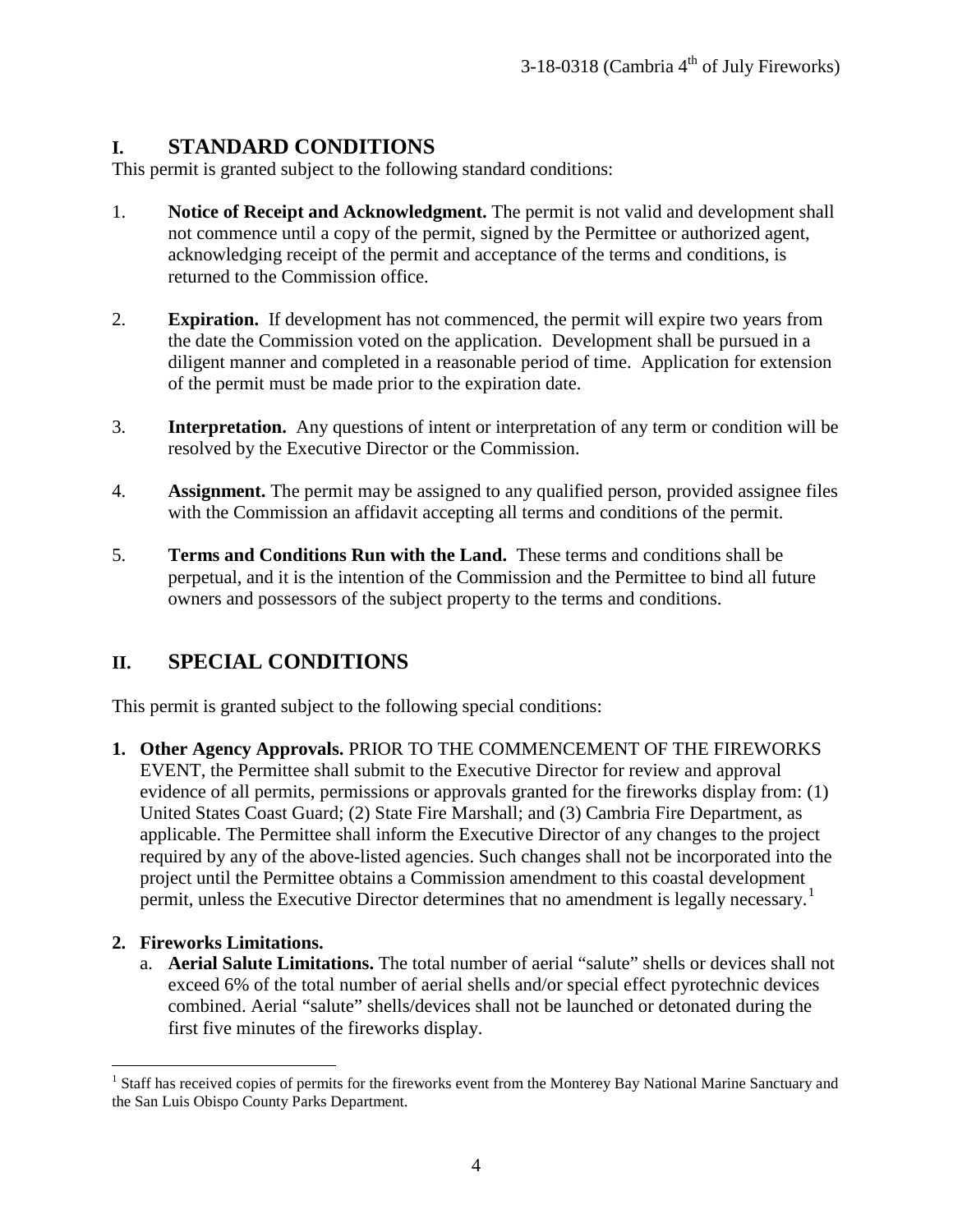- b. **All Labels and Wrapping Removed.** All plastic and aluminum labels and wrappings shall be removed from all aerial shells and special effect pyrotechnic devices prior to use and before they are launched or detonated.
- c. **Prohibited Devices.** Aerial shells and/or special effect pyrotechnic devices that include a plastic outer casing and/or non-biodegradable inner components that make up more than 5% of the mass of the shell/device shall be prohibited.
- d. **Duration of Display.** The fireworks display is authorized to occur on July 4, 2018 and shall be limited to no longer than 20 minutes.
- **3. Clean-up and Restoration of Beach and Adjacent Ocean Waters.** FOLLOWING THE FIREWORKS EVENT, all fireworks-related debris from the launch site shall be recovered. The Permittee shall inspect the immediate upcoast and downcoast area (i.e. the beach area between the rocky outcrop downcoast and the Moonstone Beach parking lot upcoast), and the adjacent water area for a minimum of two days following the conclusion of the fireworks (i.e., through Thursday and Friday) for any remaining event debris, including but not limited to all fireworks detritus. All such debris found shall be properly disposed of and the inspections shall continue for at least 24 hours from the time that any such fireworks debris is located, and indefinitely until such inspections do not identify any more fireworks debris.
- **4. Beach Public Access.** Public access to the beach located seaward of Shamel County Park may be restricted beginning no earlier than 5:00 p.m. on the day of the event to allow for prefireworks display setup at the launching area and to provide a spectator safety zone during the fireworks event. The beach shall be reopened to public access immediately following the conclusion of the fireworks event.
- **5. Pre and Post-Event Monitoring Report.** WITHIN 60 DAYS OF THE CONCLUSION OF THE EVENT, the Permittee shall submit a Pre- and Post-Event Monitoring Report, prepared by a qualified biologist, to the Executive Director for review and approval. The Report shall, at a minimum, include:

#### a. **Marine Mammals Monitoring Report.**

- i) Conduct a census detailing the number of all pinnipeds and otters in the impact area of the event, and in the surrounding waters, on the day prior to the fireworks display with observations to occur for no less than 30 minutes;
- ii) Monitor, record, and report all marine mammal injury, serious injury, or mortality observed in the vicinity of the fireworks display area and in the surrounding waters. Monitoring for injury, serious injury, or mortality shall occur no later than the morning after the fireworks display, and shall occur for no less than 30 minutes;
- iii) An analysis of the data collected indicating whether and to what extent the event had an impact, if any, on marine mammals.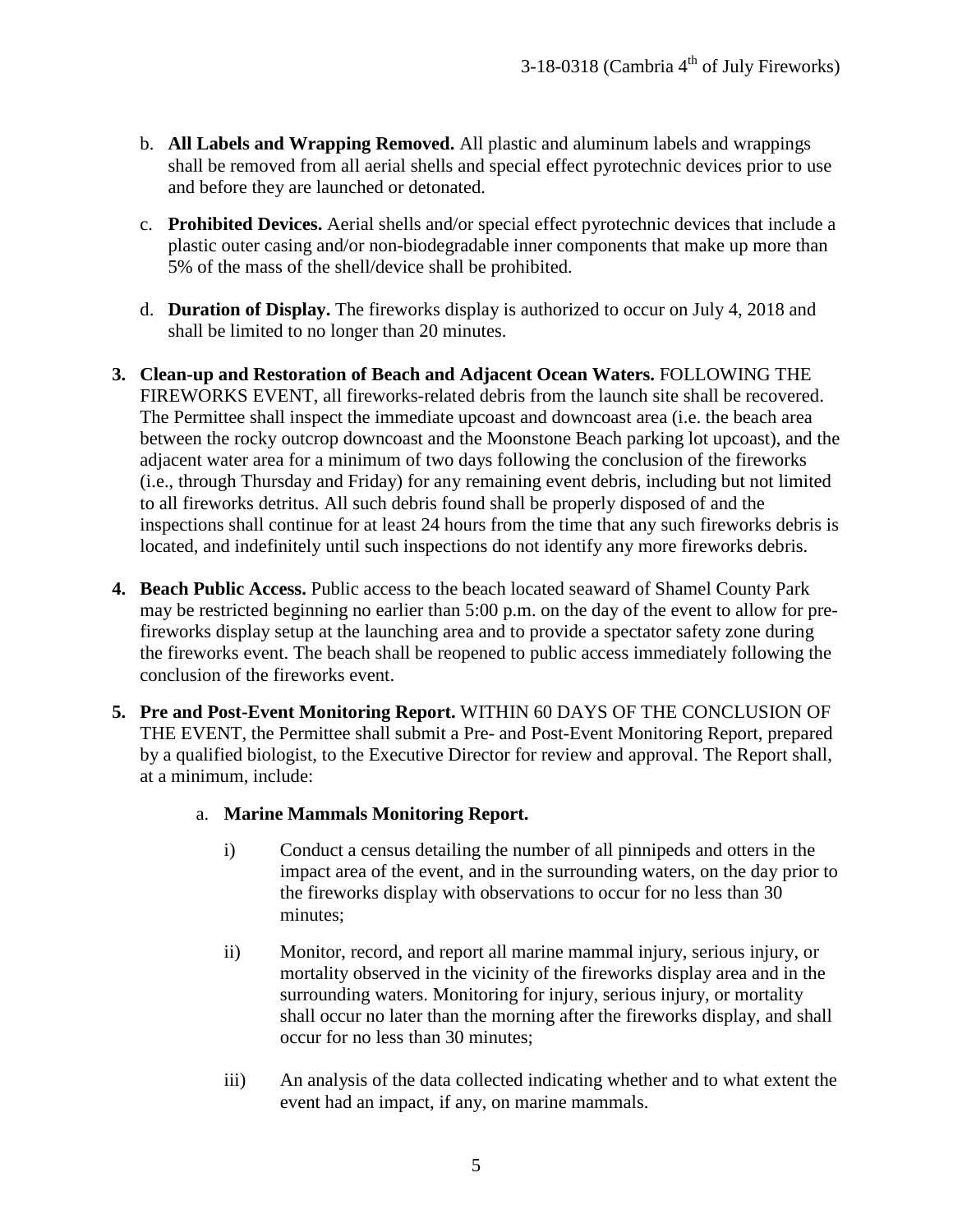**6. Modifications to this CDP.** All requirements above shall be enforceable components of this CDP. The Permittee shall undertake development in accordance with this condition. Minor adjustments to these requirements may be allowed by the Executive Director if such adjustments: (1) are deemed reasonable and necessary; and (2) do not adversely impact coastal resources.

## <span id="page-5-0"></span>**III.EXECUTIVE DIRECTOR'S DETERMINATION**

The Executive Director hereby determines that the proposed development is a category of development that qualifies for approval by the Executive Director through the issuance of an administrative permit (pursuant to Public Resources Code Section 30624). Subject to Standard and Special Conditions as attached, said development is in conformity with the provisions of Chapter 3 of the Coastal Act of 1976 and will not have any significant impacts on the environment within the meaning of the California Environmental Quality Act.

## <span id="page-5-1"></span>**IV.FINDINGS FOR EXECUTIVE DIRECTOR'S DETERMINATION**

#### <span id="page-5-2"></span>**A. PROJECT DESCRIPTION & LOCATION**

The Applicant is proposing to provide a free, all-day  $4<sup>th</sup>$  of July event at Shamel County Park in Cambria, San Luis Obispo County. The proposed project involves the temporary placement of vendor booths at the Park during the day and the siting of a fireworks safety zone/ staging and launching area on Shamel County Beach in the evening. Public access to the beach seaward of the Park will be maintained throughout the majority of the day. At 5:00 p.m., public access to this beach will be restricted to allow for pre-display setup at the launching area and to provide a spectator safety zone during the fireworks event (see **Exhibit 3**). This beach area will be reopened to public access immediately following the conclusion of the fireworks display.

The fireworks display will take place from the beach and over the ocean waters fronting the park, and within the boundaries of the Monterey Bay National Marine Sanctuary. The fireworks display will begin about 8:45 p.m. and will last approximately 20 minutes. The display will be visible from Shamel County Park and surrounding upcoast and downcoast locations, including neighboring Moonstone Beach, which is part of Hearst San Simeon State Park. The Applicant estimates (based on previous events) that 3,000 to 4,000 spectators will attend in total throughout the entire full-day event.

Following the event, the Permittee will perform a cleanup of all associated debris, as well as a more detailed cleanup of the beach and park the next day. This will include volunteers from the local community such as Scouts and 4-H, in addition to the fireworks staff.

Please refer to **Exhibit 1** for a location map and to **Exhibit 2** for an aerial photo of the project site.

#### <span id="page-5-3"></span>**B. MARINE RESOURCES AND WATER QUALITY**

The proposed fireworks display would be launched from the beach fronting Shamel County Park (Shamel Beach) and the display will take place over the waters of Monterey Bay National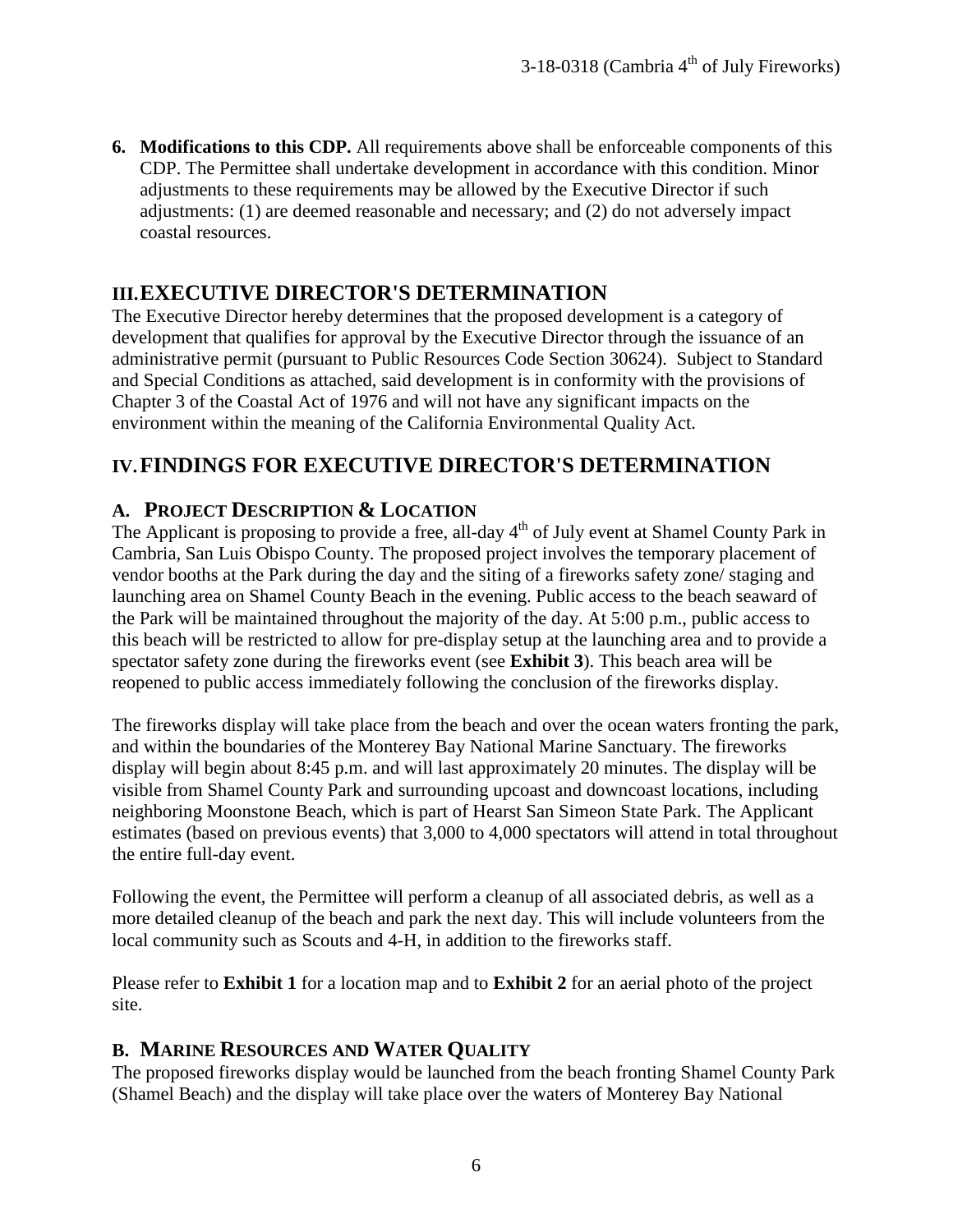Marine Sanctuary (Sanctuary) (see **Exhibit 1**). The Sanctuary was designated as the ninth national marine sanctuary in the United States on September 18, 1992. Managed by the National Marine Sanctuary Program (NMSP) within the National Oceanic and Atmospheric Administration (NOAA), the Sanctuary adjoins 276 miles (444 km) of central California's outer coastline (overlaying 25% of state coastal waters), and encompasses 5,300 square miles of ocean waters from mean high tide to an average of 25 miles offshore between Rocky Point in Marin County and Cambria in San Luis Obispo County.[2](#page-6-0)

Fireworks displays have historically been conducted over Sanctuary waters as part of national and local celebrations, and to foster public use and enjoyment of the marine environment. These areas are the preferred venue for such celebrations within California because they optimize public access while avoiding fire hazards that are associated with such displays. The Sanctuary has historically expressed concern about the potential cumulative impacts to marine wildlife and the environment from fireworks displays, particularly if they proliferate to multiple sites within the Sanctuary. Because of this concern, and to provide guidance for future proposed fireworks events in the Sanctuary, in 2001 the Sanctuary developed an assessment of the impacts of fireworks displays.<sup>[3](#page-6-1)</sup> This Environmental Assessment recognized the historical use of fireworks in certain locations (including Cambria) $4$  and authorized future fireworks in four discrete areas within the Sanctuary (including Cambria), while noting that fireworks displays would be prohibited within the remainder of the Sanctuary.

On March 26, 2001, the Sanctuary requested formal programmatic consultation from the U.S. Fish and Wildlife Service (USFWS) and the National Marine Fisheries Service (NMFS) within the context of both the Endangered Species Act and the Marine Mammal Protection Act as to the potential for "take" of listed species and/or protected mammals due to fireworks displays within the Sanctuary's boundaries. On June 22, 2005, USFWS provided its biological opinion and concurred that the Sanctuary's authorization of fireworks events within four discrete areas<sup>[5](#page-6-3)</sup> within the Sanctuary would not likely substantially reduce the overall populations of endangered or threatened species located within these areas. On July 19, 2006, NMFS likewise issued a letter of authorization (LOA) to the Sanctuary authorizing professional fireworks displays within Sanctuary waters. On June 28, 2012, NMFS issued an updated LOA to the Sanctuary authorizing fireworks displays within Sanctuary waters until 2017. Both USFWS and NMFS recommended

 $\overline{a}$ 

<span id="page-6-0"></span><sup>2</sup> *Environmental Assessment of the Issuance of a Small Take Regulations and Letters of Authorization and the Issuance of National Marine Sanctuary Authorizations for Coastal Commercial Fireworks Displays Within the Monterey Bay National Marine Sanctuary, California.* National Oceanic and Atmospheric Administration, National Marine Fisheries Service, and Monterey Bay National Marine Sanctuary. June 2006.

<span id="page-6-1"></span><sup>3</sup> *Assessment of Pyrotechnic Displays and Impacts within the Monterey Bay National Marine Sanctuary 1993-2001*, dated March 2001.

<span id="page-6-2"></span><sup>&</sup>lt;sup>4</sup> "The site has been used annually for Independence Day fireworks displays on July 4. The launch site is on a sandy beach at Shamel County Park. The small aerial display lasts approximately 20 minutes. The aerial shells are aimed to the west. The marine venue is preferred for optimal public access and to avoid the fire hazard associated with terrestrial display sites. The fireworks display occurs at the height of the dry season in central California, when area vegetation is particularly prone to ignition from sparks or embers."

<span id="page-6-3"></span><sup>5</sup> These four areas consist of: 1) Half Moon Bay; 2) Northern Monterey Bay Area (including Santa Cruz, Capitola, and Aptos; 3) Southern Monterey Bay Area; and 4) Cambria.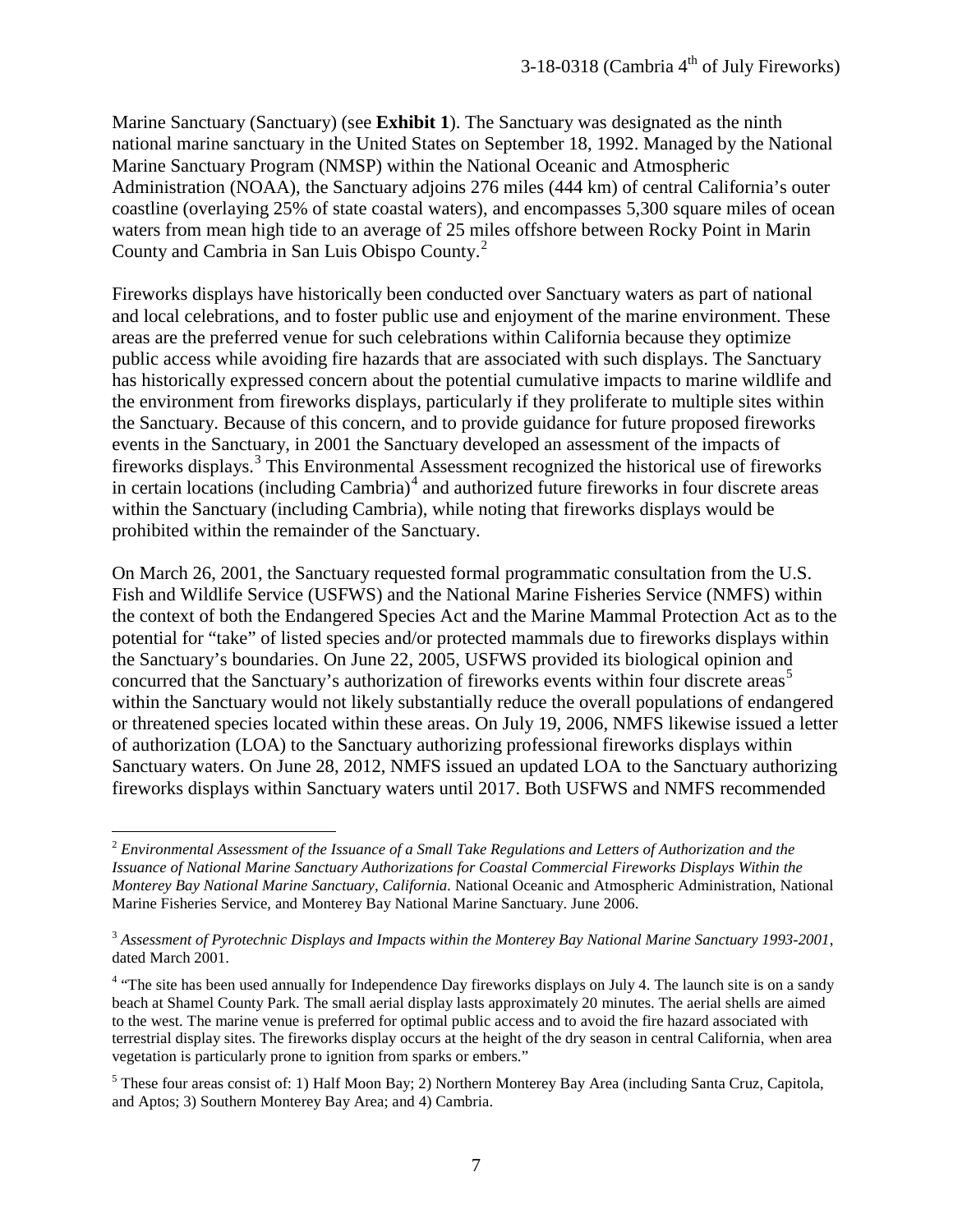that the Sanctuary include appropriate mitigation and conservation measures when authorizing fireworks displays within the Sanctuary to minimize or avoid impacts to special status species. Both the Commission and the Sanctuary have authorized fireworks within Sanctuary waters based in part on the Assessment and its recommendations.<sup>[6](#page-7-0)</sup>

Marine mammals can be impacted by fireworks displays in three ways: light, sound, and debris. The primary causes of disturbance are light flashes and sound effects from exploding fireworks. The impact area is affected by certain variables including type of pyrotechnic device, altitude of explosion, etc. The impact area is defined as the area where sound, light, and debris will directly impact marine organisms and habitats. **Special Conditions 2(d)** and **5** target to limit these impacts by limiting the length of the fireworks display to a maximum of 20 minutes, and by requiring a pre-event census of marine mammals in the vicinity of the project site to be done, along with a post-event evaluation to determine if any injury or mortality to these species occurred. **Special Condition 5** also requires submittal of a monitoring report within 60 days of conclusion of the event. The mammal censuses and monitoring report will provide valuable information that may be used to provide appropriate mitigation as necessary in future CDPs for fireworks displays at this location.

As a means to strictly limit the effect of fireworks on wildlife in the area, previous related Commission actions have included limitations on the types of fireworks that could be launched at the beginning of the event. The intent has been to open an event with more minimal fireworks that allow wildlife to ease into the event and flush more readily from the area without an immediate barrage of huge explosions and salutes that may exacerbate impacts. This limitation is appropriate in this case as well, and thus this approval is conditioned to limit the total number of "aerial salute" shells or devices to no more than 6% of the total number of aerial shells and/or special effect pyrotechnic devices combined, and to prohibit such aerial salute shells/devices during the first five minutes of the fireworks display (see **Special Condition 2(a))**

Event debris from a fireworks program can impair Sanctuary water quality as well as harm wildlife that may ingest and/or become entangled in such debris. The USFWS biological opinion noted that Sanctuary staff has documented the presence of a substantial number of fireworks casings in the ocean immediately following previous fireworks displays held over Sanctuary waters. Other fireworks debris that may enter the ocean includes cardboard cylinders, disks, and shell case fragments; paper strips and wadding; plastic wadding, disks, and tubes; aluminum foil; cotton string; and even whole unexploded shells (i.e. duds or misfires). It is likely that paper strips, cardboard, and cotton string are biodegradable and do not persist for long periods of time in the ocean environment. However, other materials, such as plastic, are likely to persist in the marine environment for lengthy periods if they are not washed ashore and removed by personnel. In previous permits for fireworks programs over Sanctuary waters, the Commission and the Sanctuary have prohibited the use of specific pyrotechnic devices, such as those containing an outer plastic casing, and have required that all plastic labels and wrappings be removed from the pyrotechnic shells before they are launched. **Special Conditions 2(b)** and **2(c)** incorporate these prohibitions into this permit. Additionally, **Special Condition 3** requires the Permittee to inspect

<span id="page-7-0"></span> $\overline{a}$ <sup>6</sup> See, for example, CDPs 3-00-117, 3-01-058, 3-02-027, 3-03-034, 3-03-034-A1, 3-03-034-A2 and 3-14-1013 (Monte Foundation Fireworks at Seacliff State Beach and Capitola) as well as CDPs 3-09-016 (City of Capitola), 3-13-0960 and 3-16-0391 (City of Santa Cruz).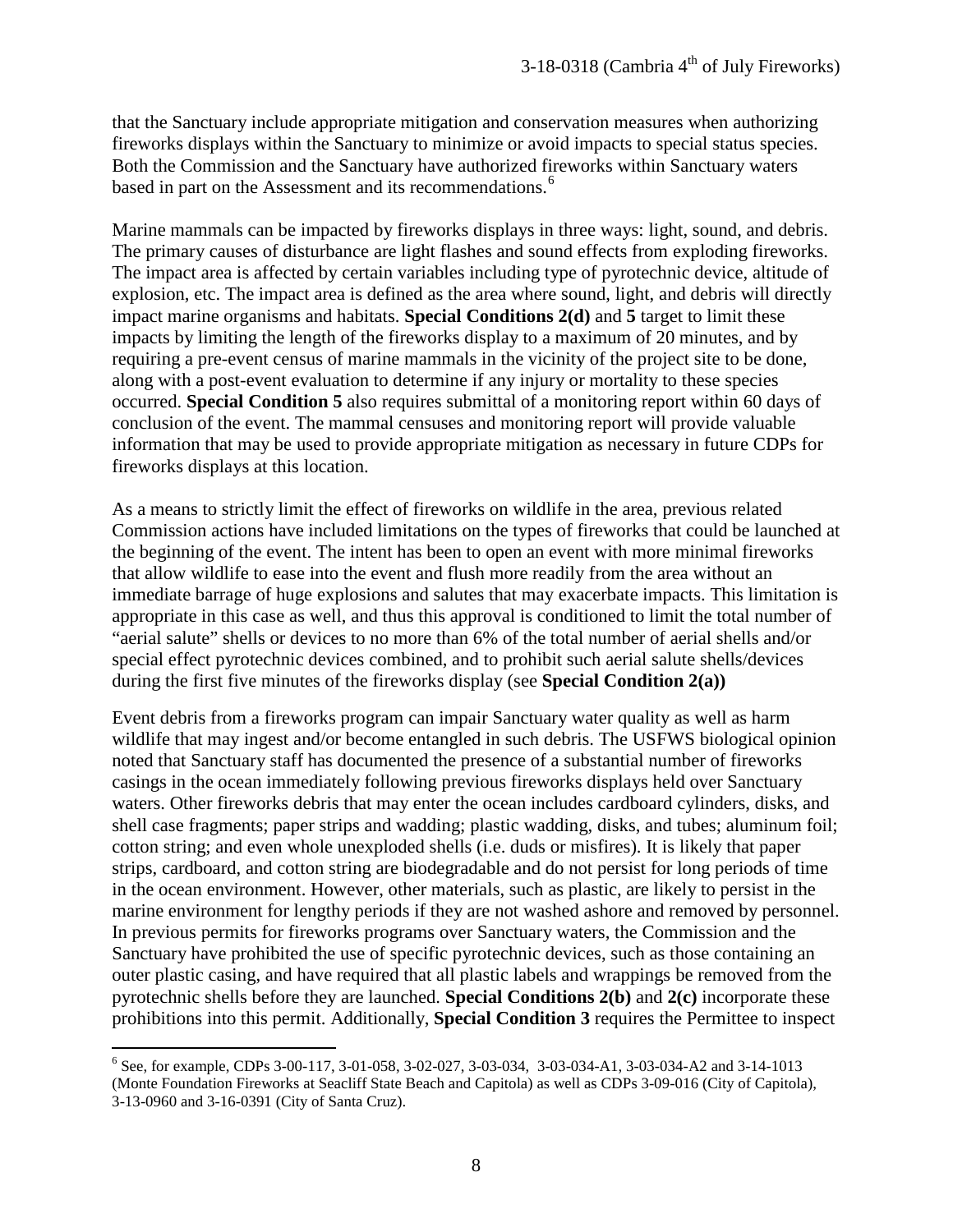Shamel County Park, the adjacent stretch of beach, and the adjacent ocean waters for a minimum of two days following the conclusion of the fireworks program to look for any remaining event debris, including but not limited to all fireworks detritus, and also to properly dispose of all debris. The Applicant has also agreed to clean up the area immediately following the fireworks display, and has historically received help from members of the community, such as Scouts and 4-H, to aid in cleanup during the days following the event.

In terms of potential impacts to pinnipeds from the fireworks display, according to the Environmental Assessment, sea lions have been observed evacuating haul-out areas upon initial detonation of fireworks, and then returning to the haul-out sites within 4 to 15 hours following the end of the fireworks display. Harbor seals have been seen to remain in the water after initial fireworks detonation around the haul-out site. Sea lions in general are more tolerant of noise and visual disturbances than harbor seals - adult sea lions have likely habituated to many sources of disturbance and are therefore much more tolerant to nearby human activities. For both pinniped species, pups and juveniles are more likely to be harassed when exposed to disturbance than older animals. In general, marine wildlife depart or avoid surface waters and haul-out sites within a 1000-yard radius of the center of the impact area during fireworks displays. Regarding specific impacts to pinnipeds during the proposed fireworks event, the aforementioned Environmental Assessment states that the authorized launch site in Cambria includes low concentrations of sea lions and moderate numbers of sea otters and harbor seals (Sanctuary staff has estimated that an average of zero sea lions and 20 harbor seals may be present during the fireworks display). With respect to elephant seals, although it is possible for individual elephant seals to enter the area from breeding sites north of the park, it is highly unlikely that this will occur given that elephant seal breeding occurs in the winter and the fireworks display in Cambria is limited to the summer. In any event, marine mammals and other wildlife may avoid or temporarily depart the impact area during the hours immediately prior to the beginning of the fireworks display due to increased human recreational activities associated with the overall celebration event (noise, boating, kayaking, fishing, diving, swimming, surfing, picnicking, beach combing, tidepooling, etc.), and as a fireworks presentation progresses, most marine mammals and birds generally evacuate the impact area.

In terms of potential bird impacts, the event is expected to have little to no impact to birds. Nonnesting marine birds (especially pelicans, cormorants, and gulls) are among the first wildlife to evacuate the area at the start of fireworks displays. Past observations by Sanctuary staff indicate that virtually all birds within the impact area depart in a burst of flight within one minute of the start of a fireworks display, including low-level displays. Due to the nature of the project, these impacts would be temporary and short term. Birds would be expected to retreat from the area when the fireworks start, and to return afterwards.

As conditioned, the Commission finds that the proposed fireworks event will preserve water quality and protect marine resources in the vicinity of Shamel County Park. Thus, the project is consistent with the marine resources policies of the Coastal Act.

#### <span id="page-8-0"></span>**C. PUBLIC ACCESS**

As the project site is located between the first public road and the sea, the main issues raised by this application are consistency with the public access and recreation policies of the Coastal Act (Sections 30210, 30211, 30213, 30221, and 30252(3). These policies protect the beach (and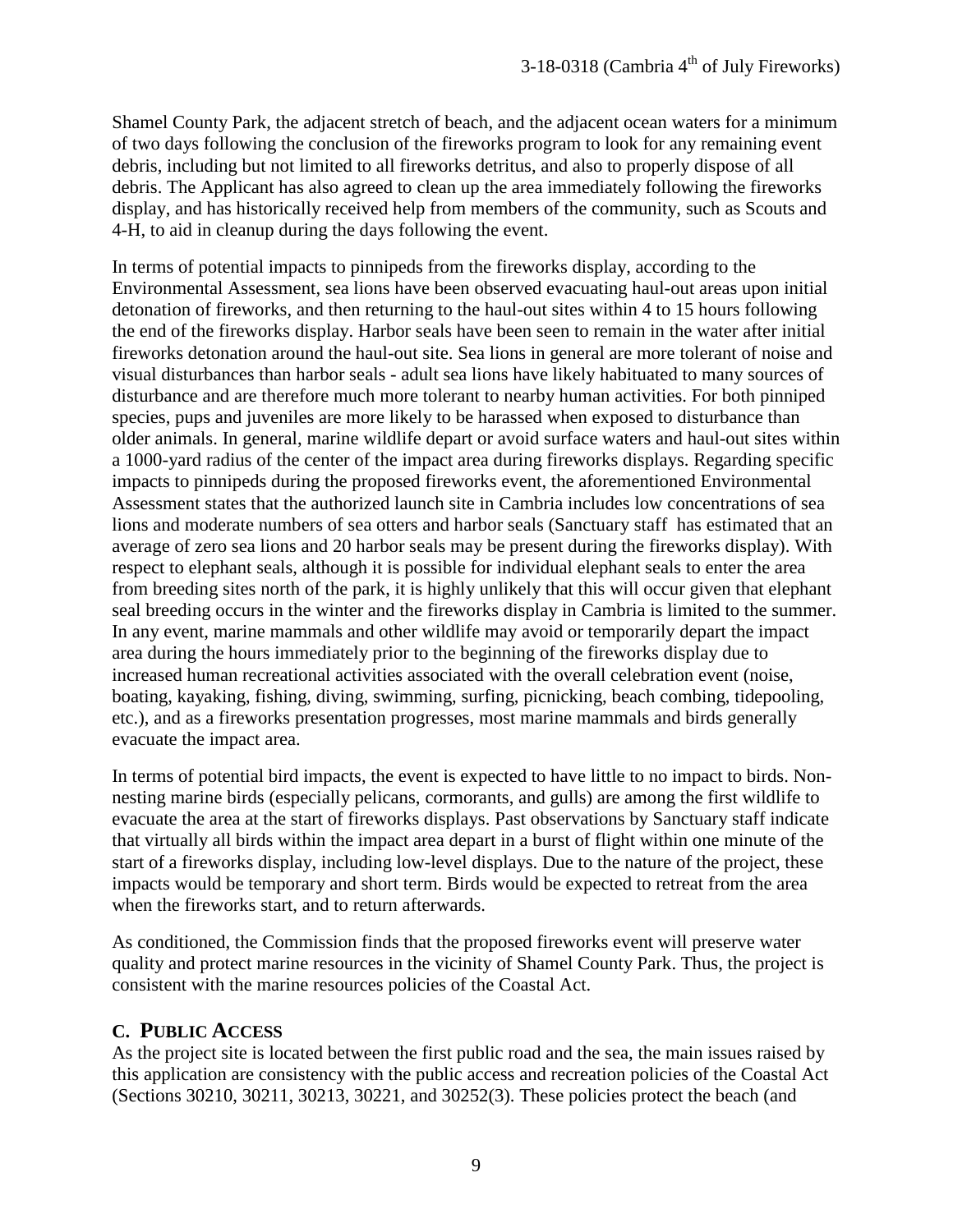access to and along it) and offshore waters for public access and recreation purposes, including lower-cost access and recreational opportunities.

The proposed fireworks display is a one-time, temporary and free public event that will provide public recreation and enjoyment at Shamel County Park and on the adjacent beach. All normally accessible areas, including the beach located seaward of the Park, will remain open and available to the general public throughout the majority of the day. At 5:00 p.m., public access to this beach will be restricted to allow for pre-display setup at the launching area and to provide a spectator safety zone during the fireworks event (see **Exhibit 3**). This beach area will be reopened to public access immediately following the conclusion of the fireworks display (see **Special Condition 4**).

Potential impacts to public parking will be offset by a free trolley shuttle that will run every hour from 11:00 a.m. to 7:00 p.m. along Main Street and Moonstone Beach Drive to Shamel County Park. As such, the event should not adversely affect coastal visitors generally, and in fact will provide a free attraction to them in an urban setting capable of handling such an event and potential attendees.

The 20-minute fireworks display would temporarily impact the ability of potential boaters to use ocean waters offshore of the beach during the time of the event but the impact will be negligible because the duration of the event is so short. However, U.S. Coast Guard approval is required. Therefore, this approval is conditioned for evidence of U.S. Coast Guard approval prior to the event (see **Special Condition 1**).

The main public access issue in this case is really with respect to the cleanup of any fireworks and/or event debris following the event. It is possible that fireworks debris may make its way onto the beach, and it is possible that event attendees may leave other debris as well. Given that some debris may float, it may be that debris continues to be present even following initial cleanup activities. Some debris of this type can be avoided by simply prohibiting certain pyrotechnic devices (such as those that contain an outer plastic casing), and by requiring that all plastic labels and wrappings be removed from the pyrotechnic shells before they are launched. In addition, the Commission's experience with nearby fireworks events has been that aggressive and focused clean-up following the event is adequate to ensure that beach and offshore waters are returned to their pre-event state in a relatively short period of time. To combat this issue, this approval is conditioned for the Applicant to clean up the area immediately following the event and to inspect and clean up the beach and surrounding waters of any remaining event fireworks detritus and other event debris for two days following the event, i.e., Monday through Tuesday, as outlined in **Special Condition 3.** 

Lastly, with conditions to maintain beach public access and to limit certain types of shell materials and ensure that the beach, the Park, and the surrounding waters are adequately cleaned up following the event, the proposed event, as conditioned, is consistent with the Coastal Act's public access and recreation policies (**Special Conditions 1**, **3**, **and 4**).

#### <span id="page-9-0"></span>**D. FIRE HAZARDS**

Launching fireworks during the summer fire season raises the question of whether such an activity could increase fire hazard. In this case, the fireworks would be launched from the beach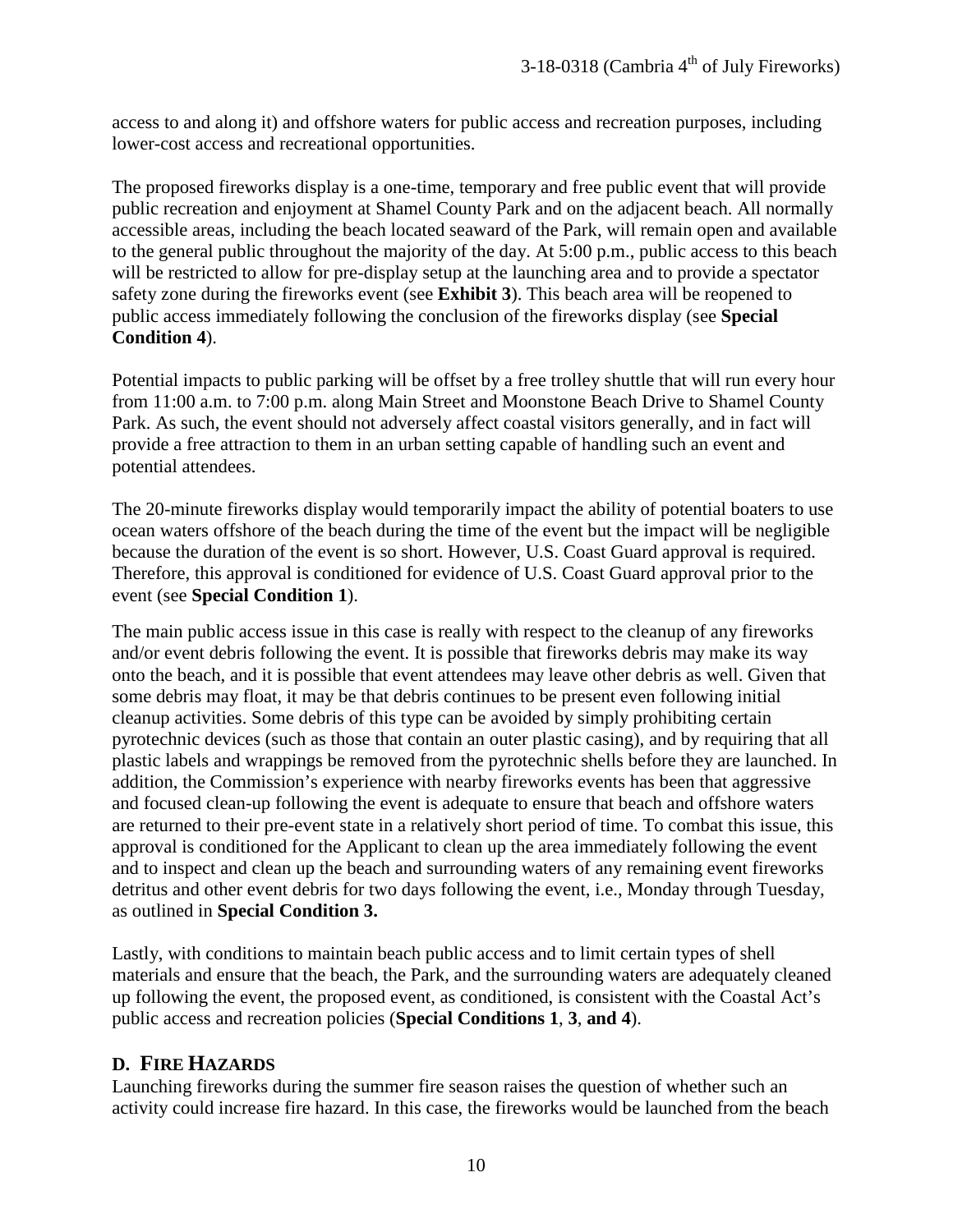and over the water and viewed from surrounding public and residential areas. There is also the potential for a misfire of some sort landing on nearby buildings or in other developed areas. The Applicant will obtain authorization from the Cambria Fire Department and the State Fire Marshall for the proposed fireworks display to ensure adequate precautions are taken to protect against fire hazard. In addition, Cambria Fire Department officials will be on hand to monitor the fireworks through set up, the display itself, and take down of the firing and during the display. Coastal Act Section 30253 requires that fire risks be minimized. Therefore, this approval is conditioned for evidence of Cambria Fire Department approval (see **Special Condition 1**).

#### <span id="page-10-0"></span>**E. CALIFORNIA ENVIRONMENTAL QUALITY ACT (CEQA)**

Section 13096 of the California Code of Regulations requires that a specific finding be made in conjunction with coastal development permit applications showing the application to be consistent with any applicable requirements of CEQA. Section 21080.5(d)(2)(A) of CEQA prohibits a proposed development from being approved if there are feasible alternatives or feasible mitigation measures available which would substantially lessen any significant adverse effect that the activity may have on the environment. In this case, the County determined that the project does not require CEQA review.

The Coastal Commission's review and analysis of land use proposals has been certified by the Secretary of Resources as being the functional equivalent of environmental review under CEQA. The preceding administrative coastal development permit findings discuss the relevant coastal resource issues with the proposal, and the permit conditions identify appropriate modifications to avoid and/or lessen any potential for adverse impacts to said resources. As such, there are no additional feasible alternatives or feasible mitigation measures available which would substantially lessen any significant adverse environmental effects which approval of the proposed project, as conditioned, would have on the environment within the meaning of CEQA. Thus, if so conditioned, the proposed project will not result in any significant environmental effects for which feasible mitigation measures have not been employed consistent with CEQA Section 21080.5(d)(2)(A).

## <span id="page-10-1"></span>**V. ACKNOWLEDGMENT OF PERMIT RECEIPT/ACCEPTANCE**

I acknowledge that I have received a copy of this permit and have accepted its contents including all conditions.

 $\overline{\phantom{a}}$  , where  $\overline{\phantom{a}}$  , where  $\overline{\phantom{a}}$  , where  $\overline{\phantom{a}}$ Name and Signature of Permittee Terry Farrell, American Legion Post #432)

\_\_\_\_\_\_\_\_\_\_\_\_\_\_\_\_\_\_\_\_\_\_\_\_\_\_\_\_ Date of Signature